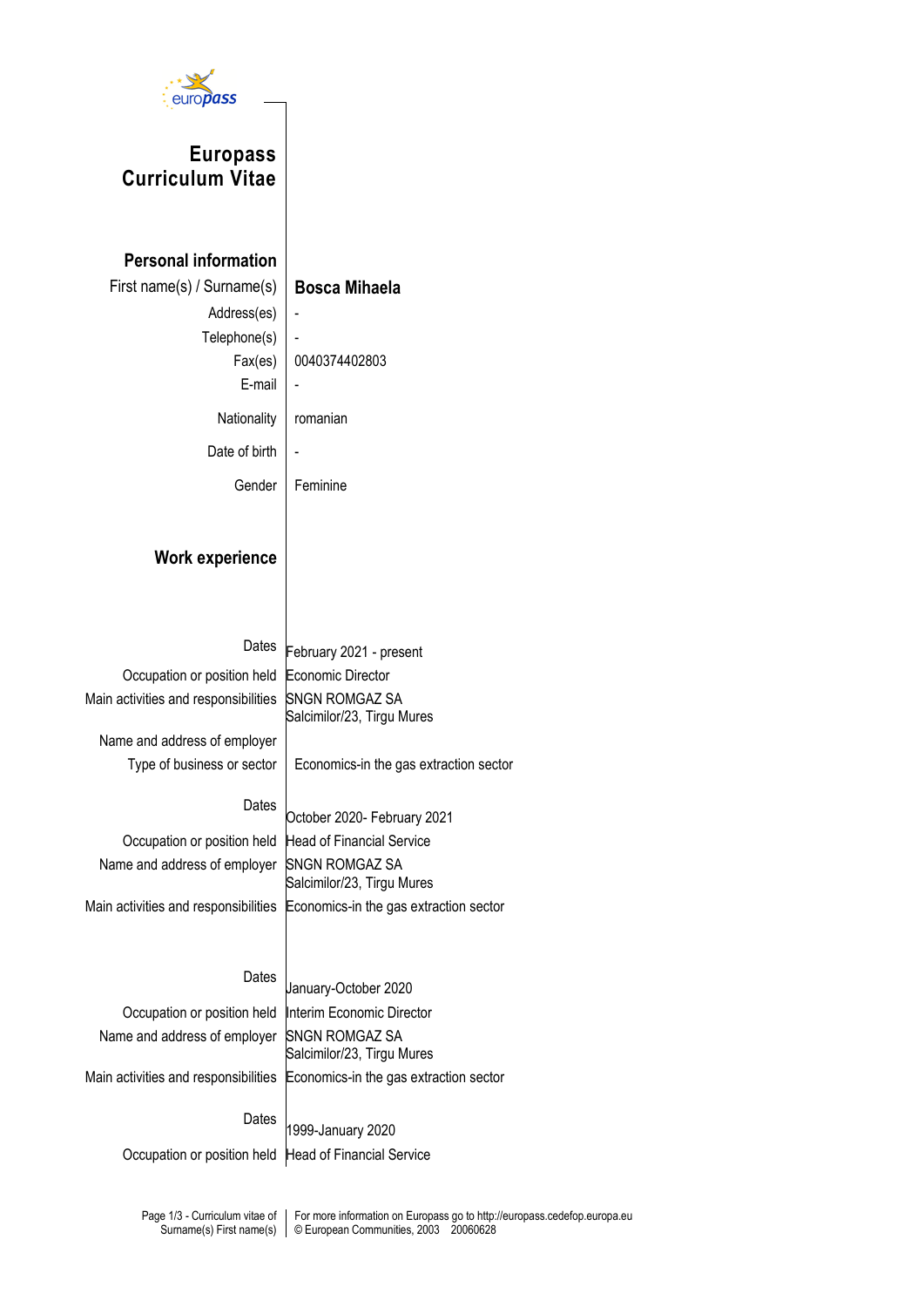| Name and address of employer SNGN ROMGAZ SA | Salcimilor/23, Tirgu Mures<br>Main activities and responsibilities Economics-in the gas extraction sector |
|---------------------------------------------|-----------------------------------------------------------------------------------------------------------|
| Dates                                       | 1996-1999                                                                                                 |
| Occupation or position held                 | Economist at the Financial Service                                                                        |
| Name and address of employer                | <b>SNGN ROMGAZ SA</b>                                                                                     |
|                                             | Salcimilor/23, Tirgu Mures<br>Main activities and responsibilities Economics-in the gas extraction sector |
| Dates<br>Occupation or position held        | 1990-1996<br>Economist                                                                                    |
| Name and address of employer                | Auto Transport Company Mures, Str. Libertatii, no. 120 Tirgu Mures                                        |
| Main activities and responsibilities        | Economics-in the field of car transport                                                                   |
| Dates                                       | 1985-1990                                                                                                 |
| Occupation or position held                 | Economist                                                                                                 |
| Name and address of employer                | Auto Transport Company Mures, Ludus, Str. 1 May, no. 38                                                   |
| Main activities and responsibilities        | Economics-in the field of car transport                                                                   |